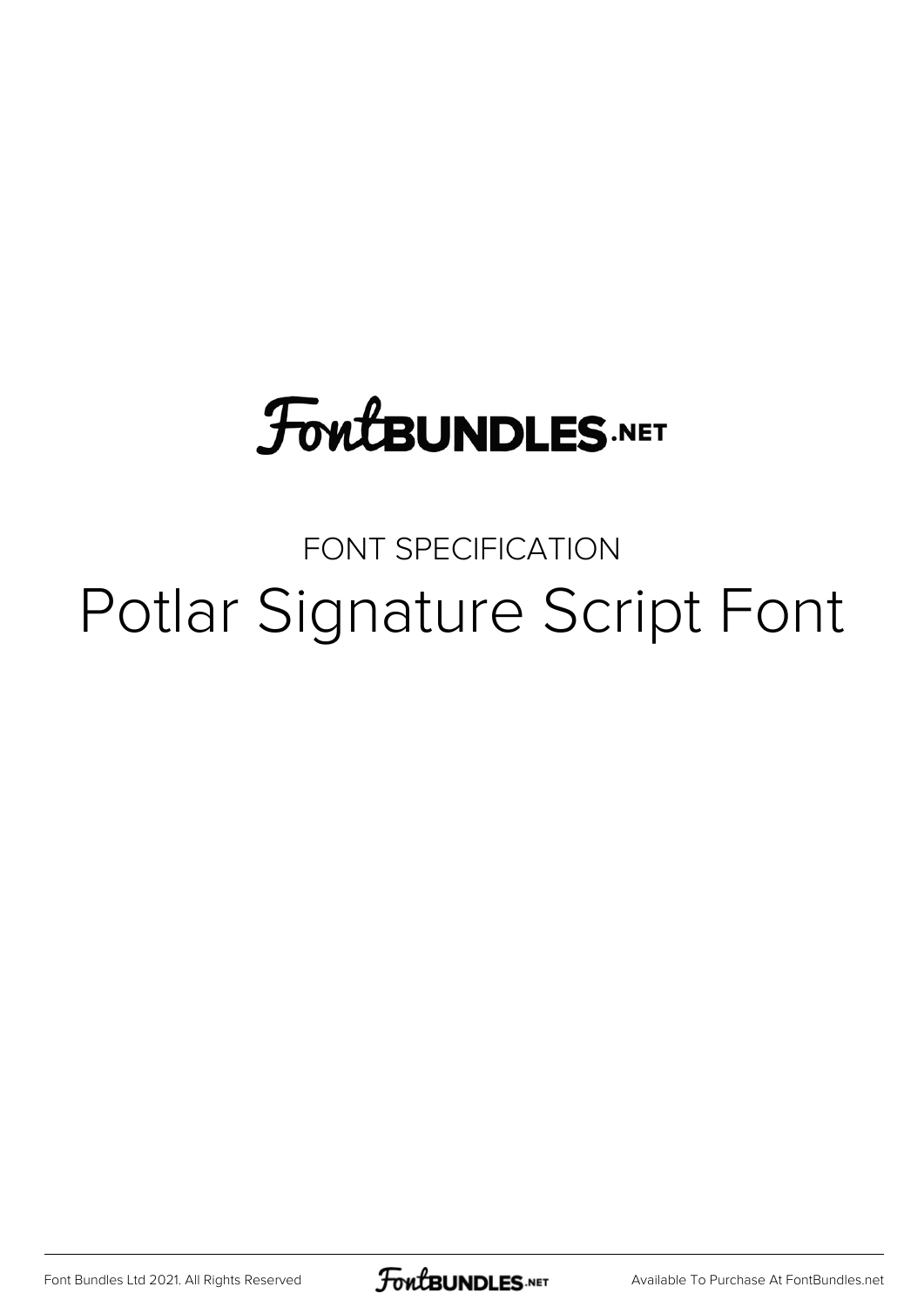## Potlar - Regular

**Uppercase Characters** 

ABCDEFGHIJKLMNOPQR STUVWXYZ

Lowercase Characters

abod et ghi jllmno pgretuvux y  $\frac{2}{d}$ 

**Numbers** 

0123456789

**Punctuation and Symbols** 



All Other Glyphs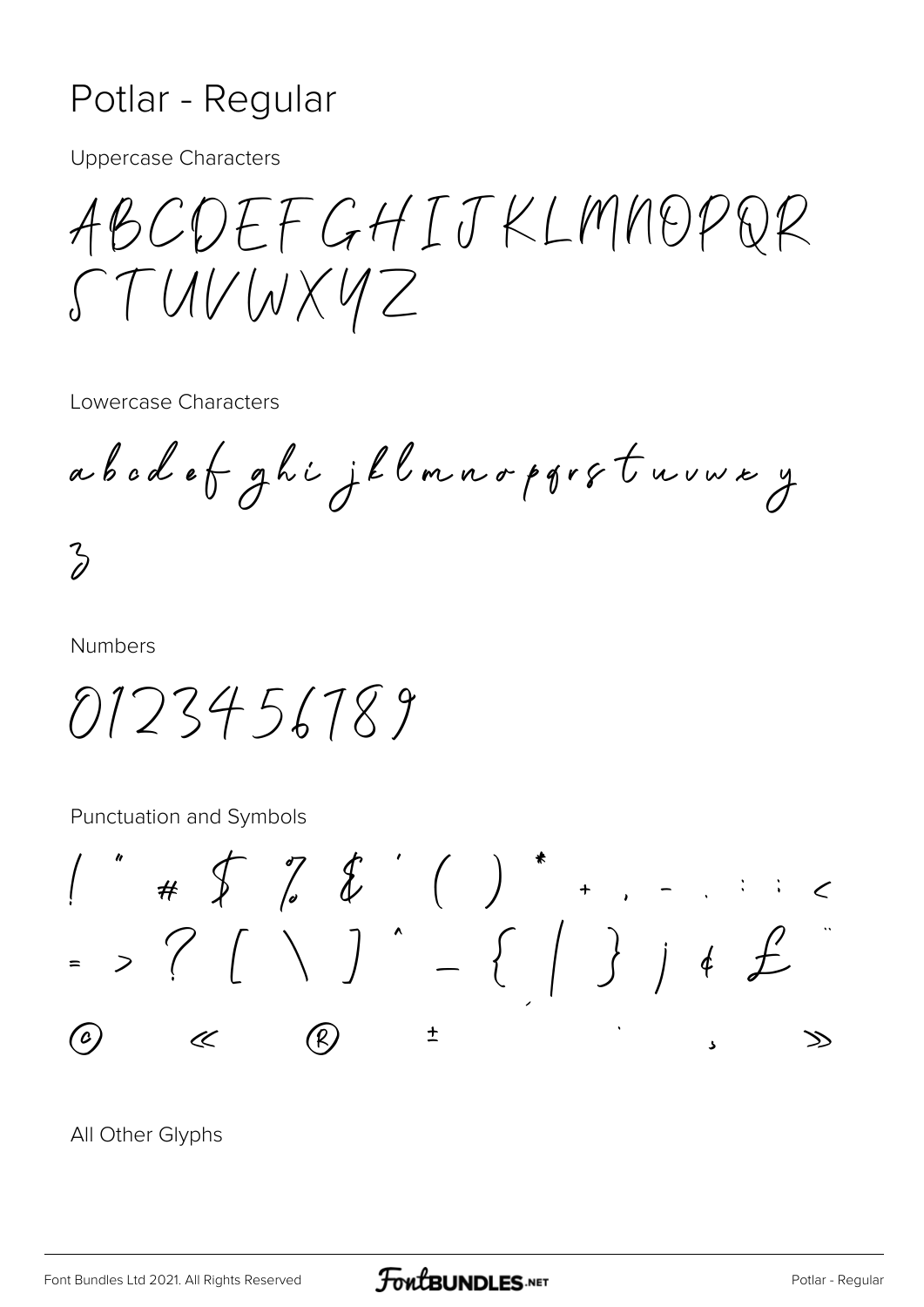

FontBUNDLES.NET